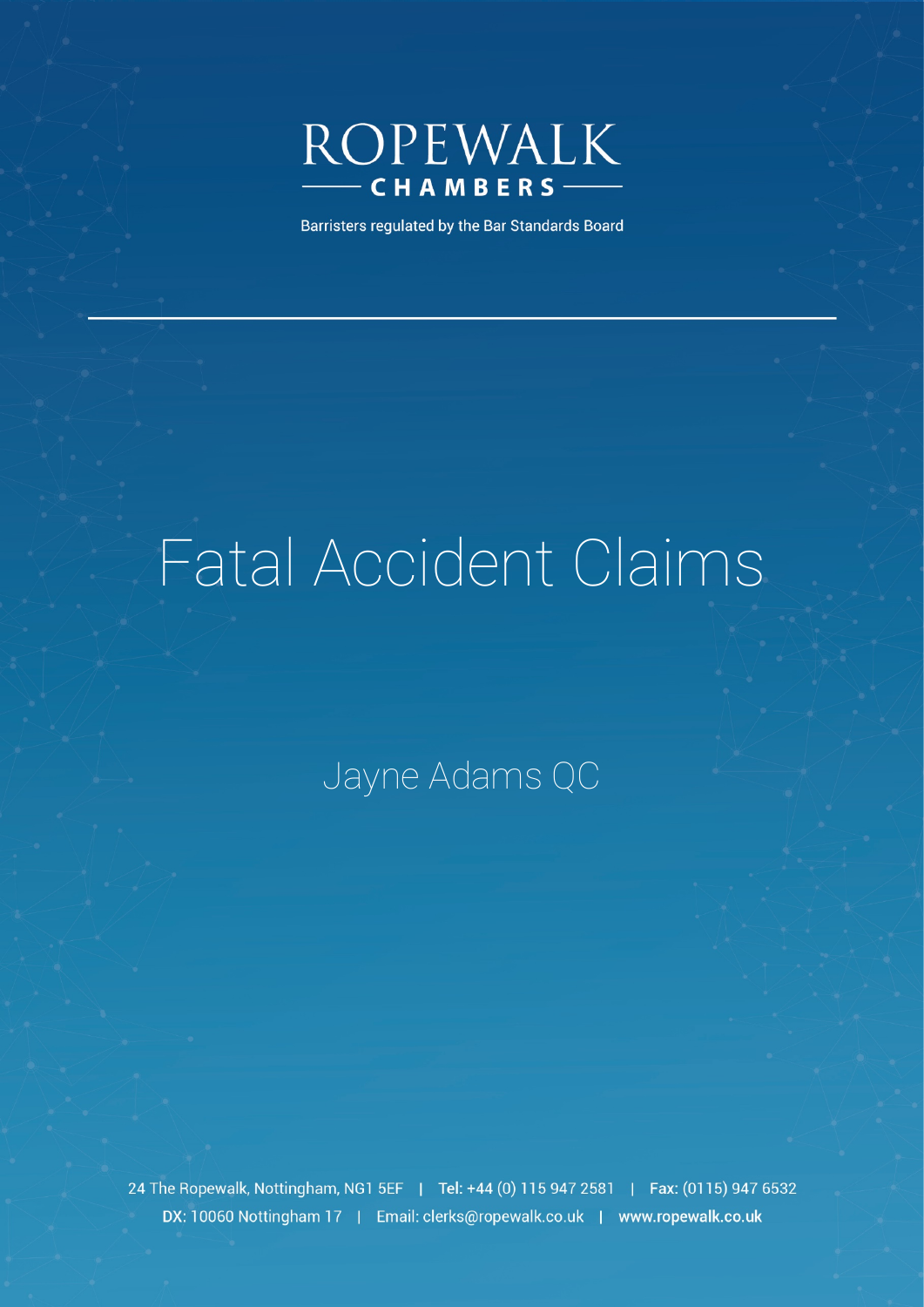

*This article was originally published in the delegate pack for our Personal Injury Litigation Conference 2020 on 6 March 2020.*

- The area of fatal accident claims is a wide one and, on occasion, a very complicated one. This handout and indeed the lecture which it accompanies is not intended to cover every aspect of such claims. To do so would take too much time and would, in any event, fail to cover every eventuality.
- 2. It is of course possible to read the entirety of the chapter on fatal accident damages in Kemp and Kemp or a similar text book and consider that that answers every question. To think that would be a mistake. Whilst it provides excellent guidance, the reality is that these claims more than any other have the basis for a great deal of manoeuvring and a broad application of principle to achieve a result which fits with the Courts' sympathies. An understanding of the principles and then the cases which historically have shaped the Court approach is necessary. Most of all, it is an area in which once the statutory provision is understood, a "feel" for what the Court will think appropriate in each fact specific case is needed. The question to be asked at all times is where the sympathies of the Court in relation to each argument are going to lay.
- In essence, because provision following fatality is entirely a creature of statute the results are arbitrary, often 3. based on hypothesis and an assessment of chance. The cases are fact sensitive and leaves a potential for a great deal of discretion within a range of awards the Court might make. What is more, as long as the Judge stays within a wide range of acceptable calculation the awards are unlikely to be interfered with by a superior court.
- It is clear that the Supreme Court does not like the current provision for fatal accidents awards: see for example, as the latest manifestation, *Cox -v- Ergo Versicherung AG* [2014] UKSC22.
- $5<sub>1</sub>$ What I intend to do is set out some of those areas in which the practitioner can expect a relatively standard result and some areas in respect of which the need for testing of the evidence is all the more important.
- The provision for awards for fatal accidents comes from two statutes namely the Law Reform (Miscellane-6. ous Provisions) Act 1934 and the Fatal Accidents Act 1976. I will look at each in turn.

#### Law Reform (Miscellaneous Provisions) Act 1934

In practical terms the 1934 Act preserves for the benefit of the estate any action which the Deceased could have brought on his or her own account prior to death. Accordingly, it takes account of pain and suffering, in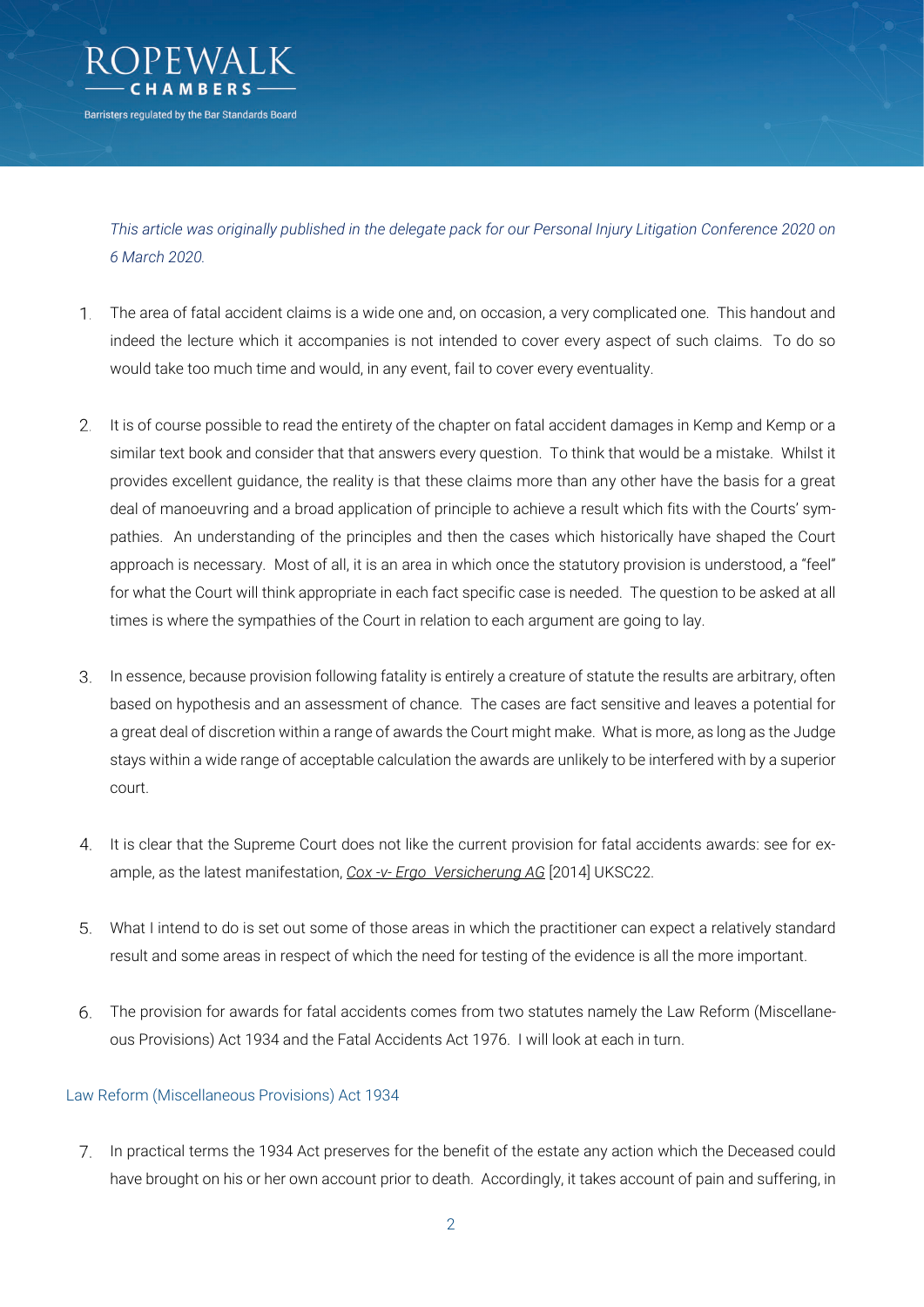

so far as the Deceased had suffered from such events between the date of the tortious act (or the development of disease) and death. That encompasses a wide range. It could be for short periods from those, for example, who lived in extreme pain for an hour or two after the accident in question through to those for example remained in a coma for several weeks. It could be a severe burns case where the Deceased lived with and underwent treatment for weeks or months before organ failure or infection set in. At the other extreme damages for those living with what they know to be a terminal illness are significantly higher. In respect of pain and suffering it is necessary to look at the Judicial College Guidelines and associated cases for the range which can come into play in this scenario.

- 8. It is possible to claim for funeral expenses under both the 1934 Act and the 1976 Act. However, obviously, double recovery is not permitted. Associated with funeral expenses are the cost of the wake, the cost of the memorial service, the cost of the headstone and probate costs. Of those, both sides put forward arguments but the most consistent decisions remain that the costs of probate are not recoverable; see for example *Dalton -v- South Eastern Railway Company* (1858) 4CBMS 296 and of course, more recently, *Mosson -v-Spousal* [2016] EWHC 53.
- In relation to the cost of a wake, again, decisions slightly differ but there is consistency to be found in the 9. cases of *Mosson -v- Spousal* again, together with *Grant -v- Secretary of State for Transport* [2017] EWHC 1663 (QB) and *Blake -v- Mad Max Limited* [2018] EWHC 2134 (QB).
- 10. It has always seemed illogical to me that funeral expenses are paid since death is the one thing inevitable for every Claimant, notwithstanding the basis of the claim, but convention has meant that the award is made.
- 11. The other group of damages to be awarded under the 1934 Act are past losses. The past losses will include care costs, aids and equipment costs, loss of earnings, and indeed all the heads of damage familiar to any personal injury practitioner. The calculation of loss for past losses is the same as any other personal injury claim.
- 12. However, it is important to remember 2 points. The first is that the right of a person to claim under Section 1(a) of the Fatal Accidents Act 1976 i.e. the bereavement award, shall not survive for the benefit of the estate on his or her death: See Section 1 (1A) of the Law Reform (Miscellaneous Provisions) Act 1934. Accordingly, if, for example, a couple were both injured in a road traffic accident and one died before the other the estate in relation to the latter death could not claim the bereavement award arising from the death of the former.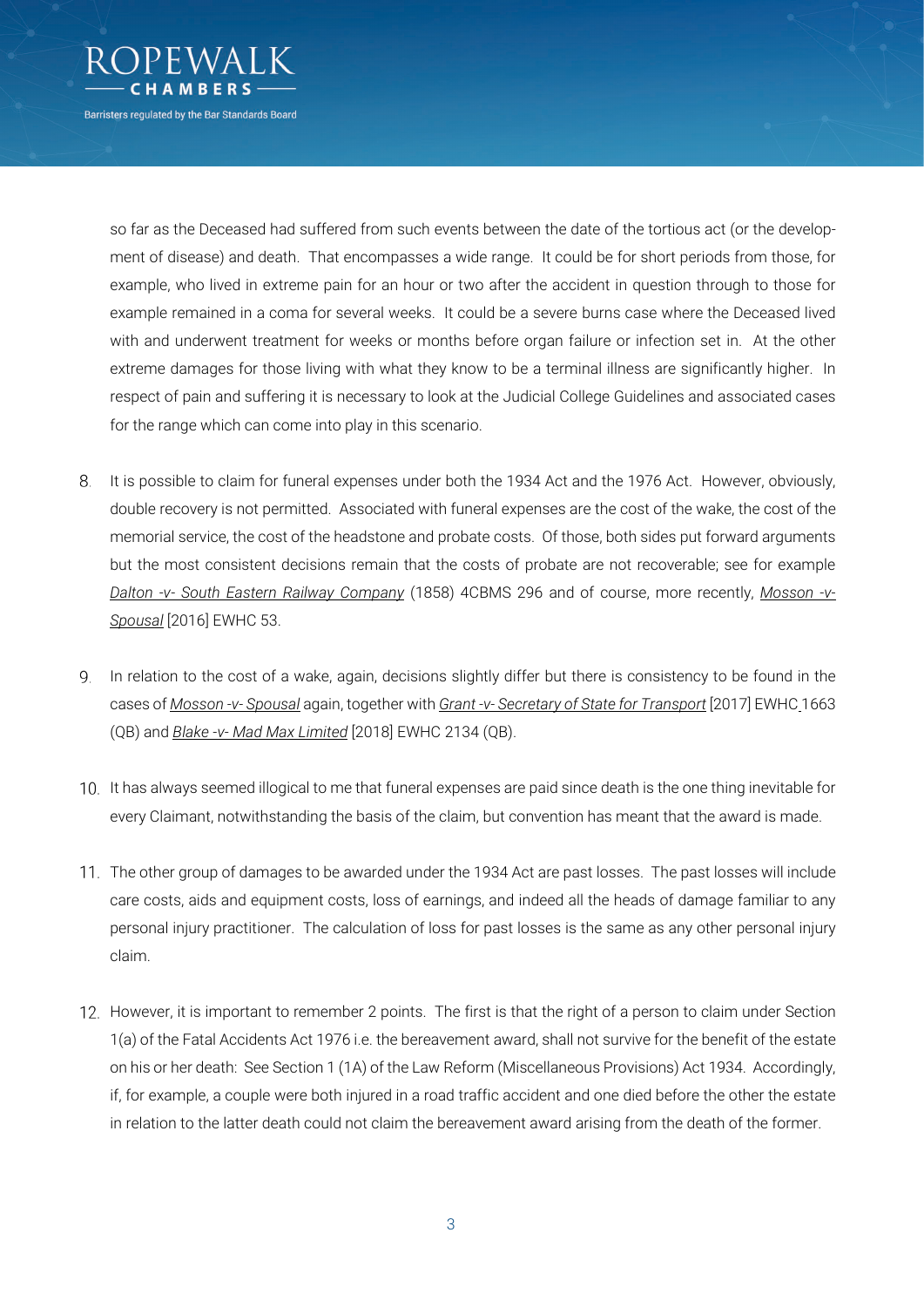

The other point is that there is no "lost years" claim in relation to the Deceased after death. Section (2)(a) of the 1934 Act, as amended by the Administration of Justice Act 1982, makes it clear that a claim on behalf of the estate shall not include any damages for loss of income in respect of any period after that person's death. If the accident victim therefore has no dependents any financial loss dependency ends with their death.

#### Fatal Accidents Act 1976

- 14. The Fatal Accidents Act claims are essentially for the loss of dependency. The claim for dependency only exists in so far as the Deceased has not settled a claim for damages within his or her lifetime.
- 15. In addition to the requirement that the Deceased has not already settled the claim within his or her lifetime, there are the provisions of the Limitation Act 1980 and particularly Section 12. Put succinctly, if the Deceased was still within the appropriate time limit for bringing a claim, i.e. within 3 years of injury or 3 years of date of knowledge of injury then the dependents have 3 years from the date of death to bring a claim.
- There is something of a confusion between Section 12(1) and Section 33 of the Limitation Act 1980. Section 33 of the Limitation Act 1980 does appear to make some provision for taking into account the Deceased's ability to have made a Section 33 application, which is ruled out by Section 12 (1) but the safest way of proceeding is to assume that if more than 3 years from date of knowledge of the Deceased has passed, the dependents are barred from making a claim. However, the dependents are entitled to rely on Section 33 discretion in relation to their own application: Section 12 (3).
- Finally, there is only one dependency claim. It is important therefore to identify all potential dependants and include them otherwise there is a risk of another dependant (especially if for example a spouse has remarried before death and both the former spouse and the new partner and all their children have to be included or, more commonly, has left their partner to co-habit in a new relationship which has lasted for more than two years) applying to be joined to the proceedings or, potentially more difficult, suing for professional negligence for not being included in the first place.

#### Heads of Loss under the Fatal Accidents Act 1976

- 18. The three Heads of Loss are:
	- i) Funeral expenses if not claimed on behalf of the estate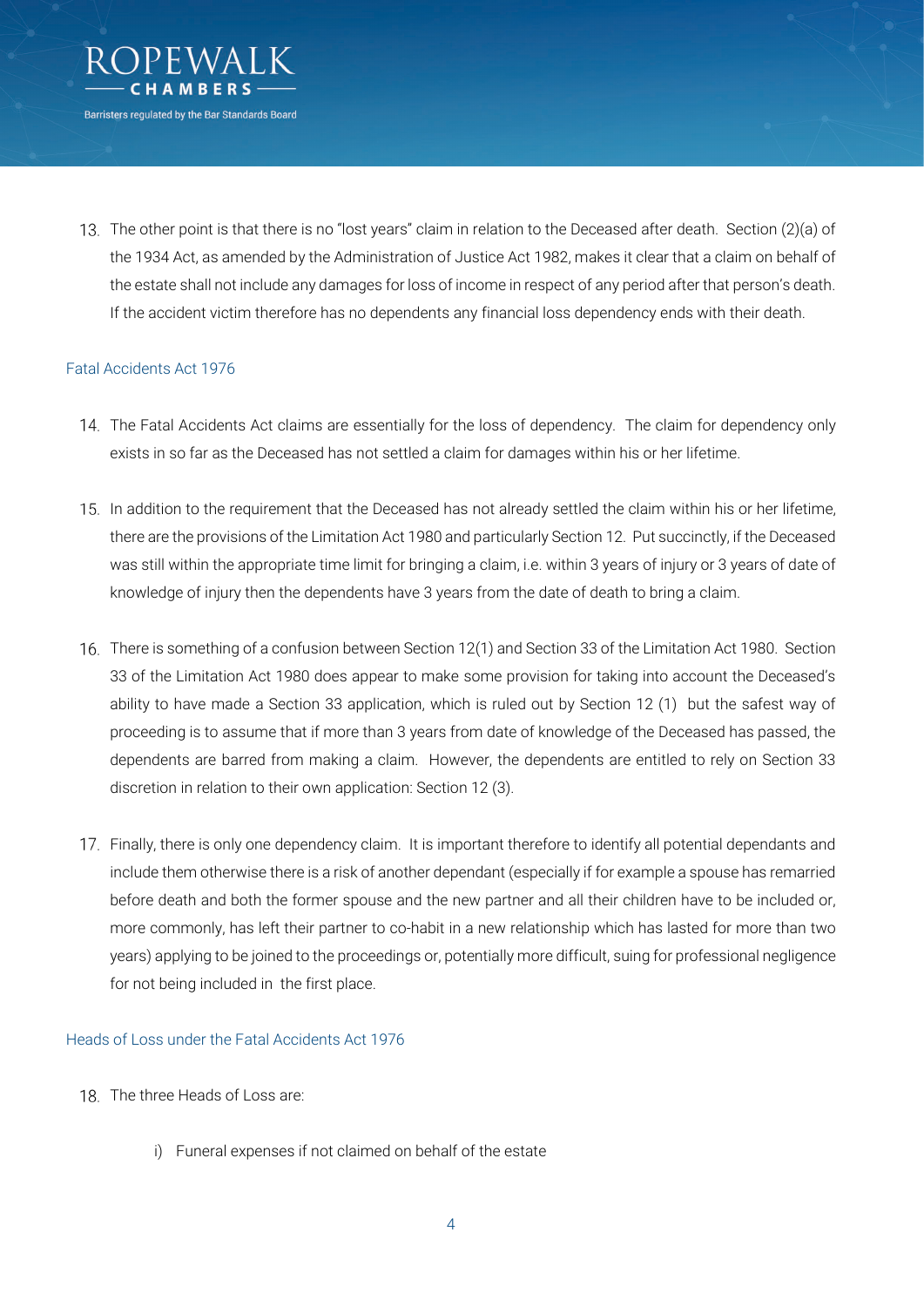

- ii) Bereavement damages
- iii) The claim for loss of income and services dependency
- Funeral expenses are dealt with above, therefore I look, in turn, at the claim for bereavement and the claim for loss of income and services dependency.

#### Bereavement damages

- 20. There are a very limited number of people who can claim bereavement damages and the decision is wholly arbitrary.
- Essentially, the claim is limited to spouses or civil partners in respect of the death of the other, or parents in respect of the death of an unmarried minor child. All other categories are not eligible. There is only one award. If there are claiming both parents in relation to the death of their child the statutory figure, currently £12,980, is divided between them.
- The limited scope of such claims has been challenged in the cases of *Smith -v- Lancashire Teaching Hospitals NHS Trust and Others* [2017] PIQRP4 and In the matter of the application of Siobhan McLaughlin [2018] 1WLR4250. The latter, together with a number of other recent cases, is in respect of state benefits following bereavement but the principle, that the arbitrary nature of the award of benefits after death, particularly in relation to cohabitees, which arise from the statutory provision for the bereavement award or indeed bereavement benefits is contrary to the European Convention on Human Rights, Article 8 and Article 14.
- 23. The Government has been urged to reconsider these categories repeatedly by the higher courts, including the Supreme Court, upon the basis that they are in conflict with Articles 8 and 14 but, despite the matter being initially dealt with in the Civil Reform Bill 2010 and, further, there being a Government consultation period in relation to the bereavement award in 2019, the Government does not appear to have any appetite for dealing with that at the current time. Since therefore bereavement damages are entirely a creature of statute, the superior courts have recognised that whatever they might declare by way of human rights, any change requires legislative procedure and that does not look likely to be something happening in the near future.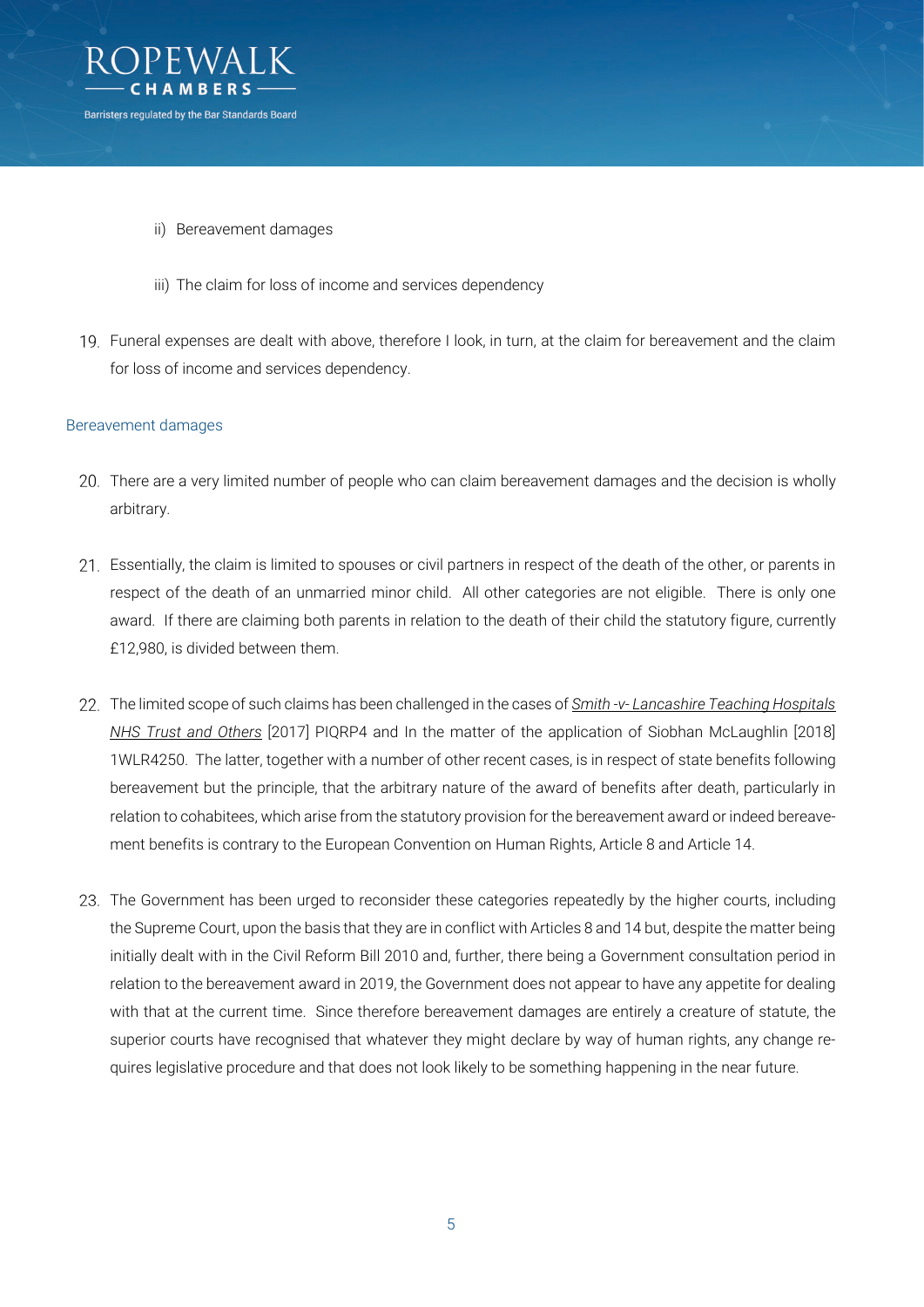

#### Love

- Partly as a result of the limited category of bereavement, not least the lack of any award to a child for the loss of a parent, there have developed a number of authorities dealing with basically an award for loss of love and affection. With children who have lost a parent, that commences with the case of *Regan -v- Williamson* [1976] 1WLR305. This type of award also extends to widows and widowers in relation to the loss of support in relation to bringing up children.
- 25. However, there has been a repeated argument about the extent to which a claim for love and affection can otherwise be made. The view taken by some is that the bereavement award is meant to cover that. However, a series of cases have basically suggested that insofar as there is any financial compensation, it is not for loss of love and affection but for the intangible benefit of having a partner able to carry out, for example, DIY, childcare and the like. The compensation appears to be made as recompense for time spent in getting in commercial help for something which would otherwise have been done gratuitously by the deceased. Where awarded, the sum is in the region of £2,500. On this point, see for example:-

*Mosson -v- Spousal* as above.

*Grant -v- Secretary of State for Transport* as above.

*Magill -v- Panel Systems (DB) Limited* [2017] EWHC 1517.

#### Potential Dependents

26. Once outside of the arena for the bereavement award, there is a much wider range of potential dependents than there are those who can claim bereavement.

In relation to potential dependents, the range covers spouses, civil partners and former spouses or former civil partners. Parents, people treated as parents (including in-laws), children, including unborn children, children treated as a child of the deceased by reason of marriage or civil partnership, brother, sister, uncle, aunt and the issue of that category and by marriage are all potentially eligible.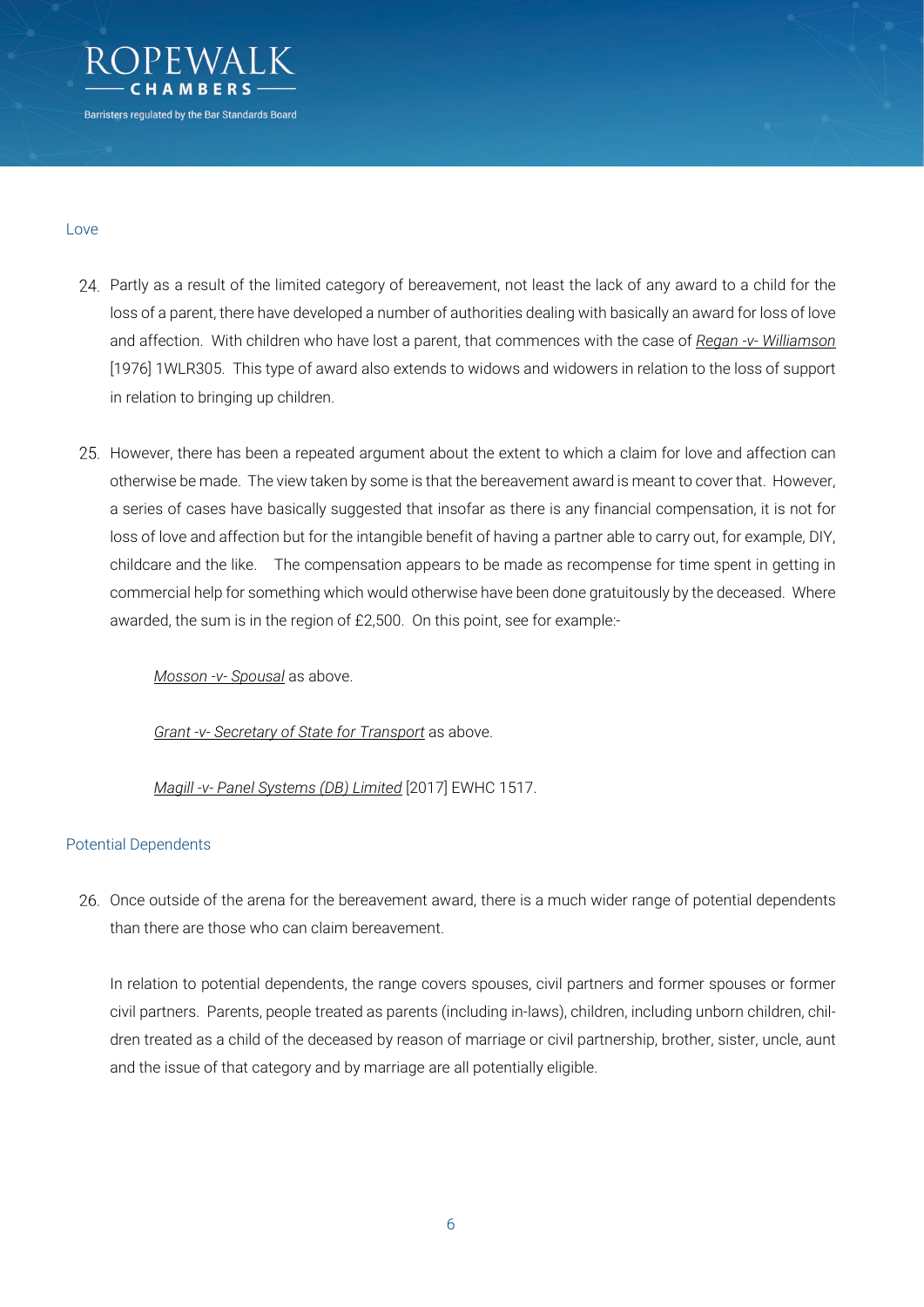

- 27. Please note that dependents therefore do not include foster children, nor do they include the children of a cohabitee with whom the deceased was living but not married. So a family of, for example, two people divorced from their original partners who set up a new unit in which their respective children are all provided for but decide not to marry may find the ability to claim dependency very difficult.
- There also remains a claim for a cohabitee provided that the cohabitee and the deceased had lived together for at least two years immediately prior to death in the same household as if husband and wife or civil partners. (The wording on this is very old fashioned.)
- 29. There is therefore a clear distinction between married people or those who have undergone a civil partnership, the very nature of that legal relationship meaning that they automatically qualify, from the cohabitee.
- 30. The automatic entitlement of a married partner or someone in a civil partnership takes place even if the marriage occurs after the tortious action or knowledge of injury; see for example *Phillips -v- Grampian* 1989 SC101.
- 31. In practice, cohabitees of relatively short duration, particularly without children, can prove the most problematic and complex of cases. In particular, a young cohabitee who may not have been entirely to the liking of the deceased's family can face much hostility when producing evidence to suggest not only that they had lived with the deceased for two years but that they would continue doing so into the future. Particularly when parents of an adult child are likely to obtain limited recompense (notwithstanding the fact that for most, the grief far outweighs any financial compensation), the fact that a partner who was not in what might be regarded by some families as a particularly stable relationship with the deceased receives a very large sum of money potentially on their death is something which creates real factual and emotional difficulties. Quite simply, it needs both sensitive handling and a proper review of the facts.
- 32. The circumstances in which the two year rule acts adversely to the position of the cohabitee is seen, for example, in *Kotke -v- Saffarini* [2005] EWCA Civ. 221.

#### Former Spouses or Civil Partners

33. In relation to an ex-spouse, the court has to look at the prospects of a successful reconciliation on a percentage basis. The general approach by the court can be illustrated by two particular cases, namely:-

#### *Haynes -v- SE Coast Ambulance Service* [2015] EWHC18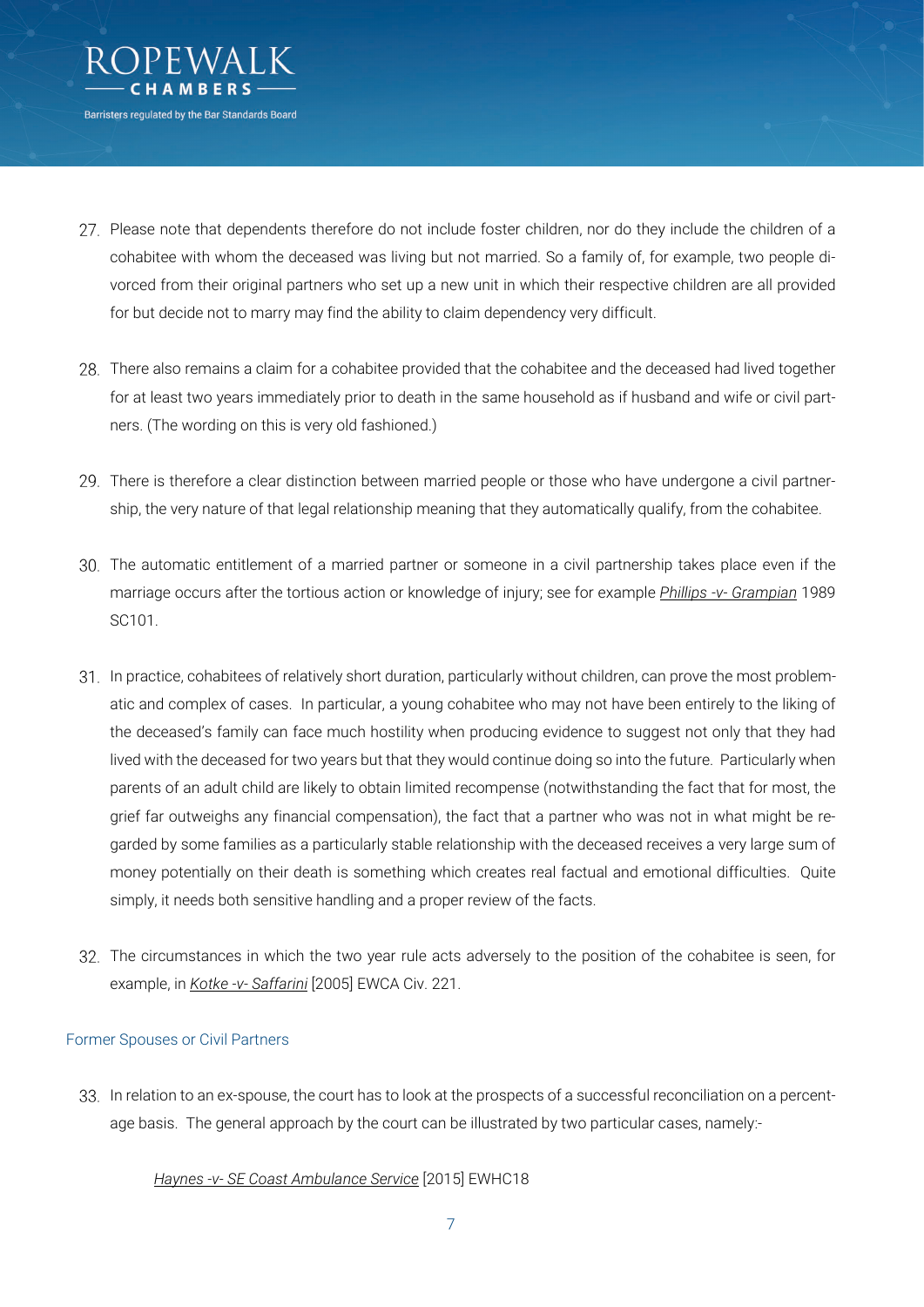

### *CC -v- TD* [2018] EWHC 1240 (QB)

- 34. In both cases, the finding of the court is perhaps not surprising. In general though, where the prospect of reconciliation is entirely speculative, then the dependency would be limited to that which the former spouse would have recovered under the divorce settlement and no more. Of course, dependent children of a divorced couple would be able to claim the dependency arising from the maintenance payments that would otherwise have been made on their behalf as well as additional spending which the deceased parent might have made on them. This is, similarly, fact sensitive.
- 35. One way in which the court looked at the financial dependency of adult children whose father had been divorced from their mother was to make awards for expected contribution to presents and holidays as well as an award that reflected the potential for contribution for deposits to a house and for payment to weddings; see *AB -v- KL* [2019] EWHC611. It seems to me that an award of this nature might only be reasonably made when the deceased was of significant means and/or had sufficient savings or income to make the type of gesture in question. In other words, within an ordinary family, the income goes on providing the dependency which is already taken into account for financial loss, and there is unlikely to be spare money for such things as deposits and weddings. Whether such award can be sought, far less made, will depend upon the factual scenario in each case.

#### Financial Dependency on Income

- As is now clearly established by the case of *Knauer -v- Ministry of Justice* [2016] UKSC9, the multiplier to be applied to a loss of financial dependency is the same as in any other personal injury claim. That is, the period between death and trial is dealt with as a past loss. For the future, the multiplier applied is that appropriate from the date of trial. Prior to Knauer, there was a different rule for fatal claims in that the multiplier was fixed from the date of death. That anomaly, although it stood for a long time, has generally been regarded as appropriately replaced once the reasoning in Knauer was considered.
- The basis for considering financial dependency is fixed, conventionally, by the cases of *Harris -v- Empress Motors Limited* [1984] 1WLR212 and *Coward -v- Comex* [1988] CA July.
- 38. Put simply, the convention is that a dependency is 66% of the joint family income, less the income of the surviving partner, when dealing with a couple, and 75% of the joint family income, less the income of the surviving partner, when dealing with dependent children.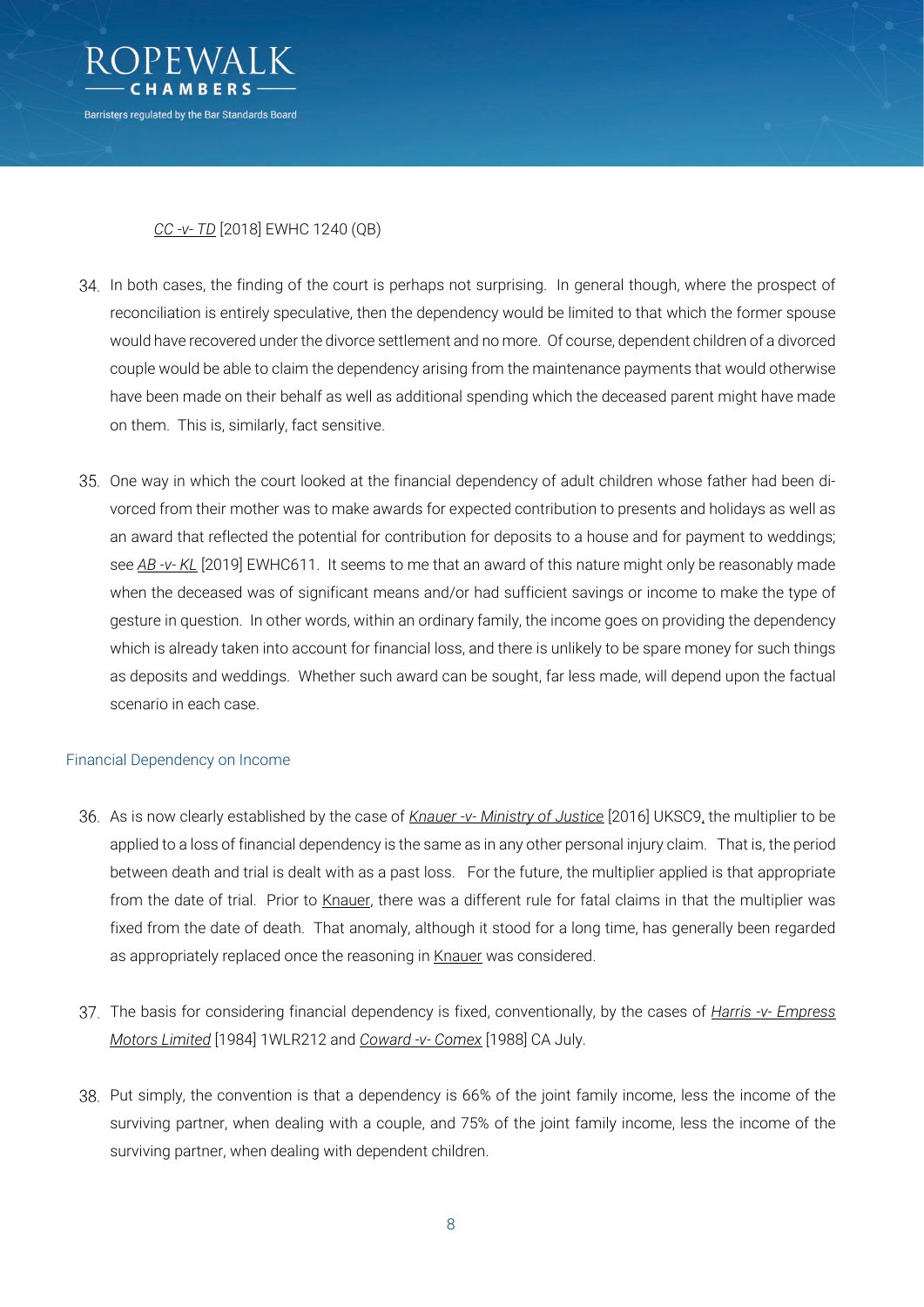

So, for example, if the deceased was earning £35,000 net (net figures being the basis of calculation) and the surviving partner was earning £25,000, if there were no children, the calculation would be:

 $£35,000 + £25,000 = £60,000$ 

£60,000 x 66% = £39,600

Less earnings of partner £25,000 = Dependency of £14,600.

- If there were dependent children, the figure of £60,000 would be multiplied by 75% to equal £45,000 which, after deduction of the remaining partner's income would produce a dependency of £20,000.
- This comes from the rationale that within a couple each partner will spend a third of their income on themselves and two thirds on each other or joint expenses. When children are involved the amount available to spend on themselves is reduced to 25%. Once the dependency is calculated, it has to be apportioned between the respect dependants.
- In line with standard principle, whilst the prospect of promotion is taking into account (as best chance percentage) income is otherwise taken as at the date of death with inflation not taken into account.
- The convention is rarely challenged, and yet in the current economic climate the number of households where each partner is able to spend a third or even 25% of their income on themselves seems to me to be very limited. To obtain a different percentage result it would be necessary to reveal full bank statements, living expenses, savings, income sources etc to actually prove the amount spent. Most Claimants do not want to do this, and will accept the convention, but the potential remains in a suitable case.
- 44. With children the approach historically has been that they are dependant until they end education, but with the number of children remaining at the parental home or returning to live there because of the cost of the housing market and the number of adult children still requiring financial assistance from their parents this is an approach open to challenge.
- 45. When dealing with a claim involving income dependency it is relatively easy if the deceased was employed in stable employment. All that needs to be considered is likely promotion, likely redundancy and the likely retirement age. Similarly, for the partner left behind. It is important to remember that dependency is fixed at the date of death but what is considered is what would have happened had the death not intervened. So, a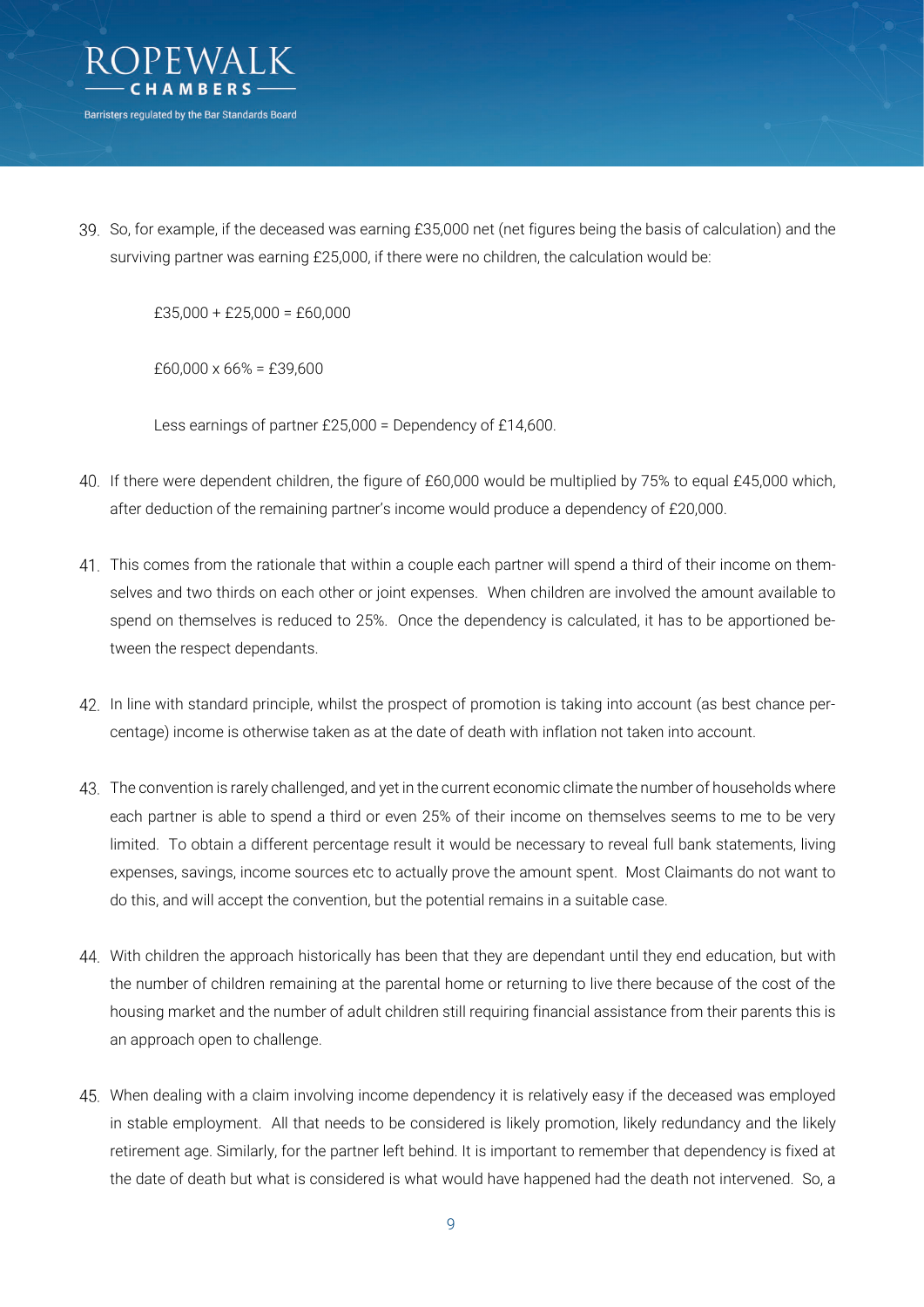

partner who gives up work to care for children with the intention of returning once the children reach school age, for example, will still have to take those earnings into account when calculating dependency even if the death means such return to work does not take place.

- A much more difficult scenario arises if the deceased was the driving force behind, for example, family finances or more particularly a business endeavour and/or when a couple were making retirement provision by way of, for example, investment in property rather than conventional pension.
- The way in which the courts approach such a scenario can be seen usefully by analysis of the cases of:-

*Welsh Ambulance Services -v- Williams* [2008] EWCA Civ. 81,

Grant, again as referred to above, and the very recent High Court decision of *Witham -v- Steve Hill Limited* [2020] EWHC 299.

- A careful reading of all three cases is extremely useful for the purposes of looking at how the courts might approach what is regarded as wealth creation or, in the case of Witham, a total change of circumstances where the true dependents, the foster children, do not fall into the category of an accepted dependent within the statute.
- What is notable, both from *Welsh Ambulance Service* and from *Witham*, is that the court has applied the commercial cost of replacing the services of the deceased, without deduction for the gratuitous nature of such provision, even though in both cases such expenditure was not incurred but a member of the family stepped up to help.
- This is however again fact sensitive. There are equally authorities in respect of which the court has taken an approach which differs from this depending upon the court considers the merits of the case to be. See for example *Dr. Rupasinghe -v- West Herts NHS* [2016] EWHC 2848. Where for example a dependant claims full time live in care but it is clear that no such provision will actually be utilised the Court will be more reluctant to award that. It will, as ever, be a manipulation of the facts.

#### Section 3 and Section 4 of the Fatal Accidents Act 1976

There remains the provision, in relation to all dependents, that what shall be ignored is any benefit arising from death; see Section 4 of the 1976 Act.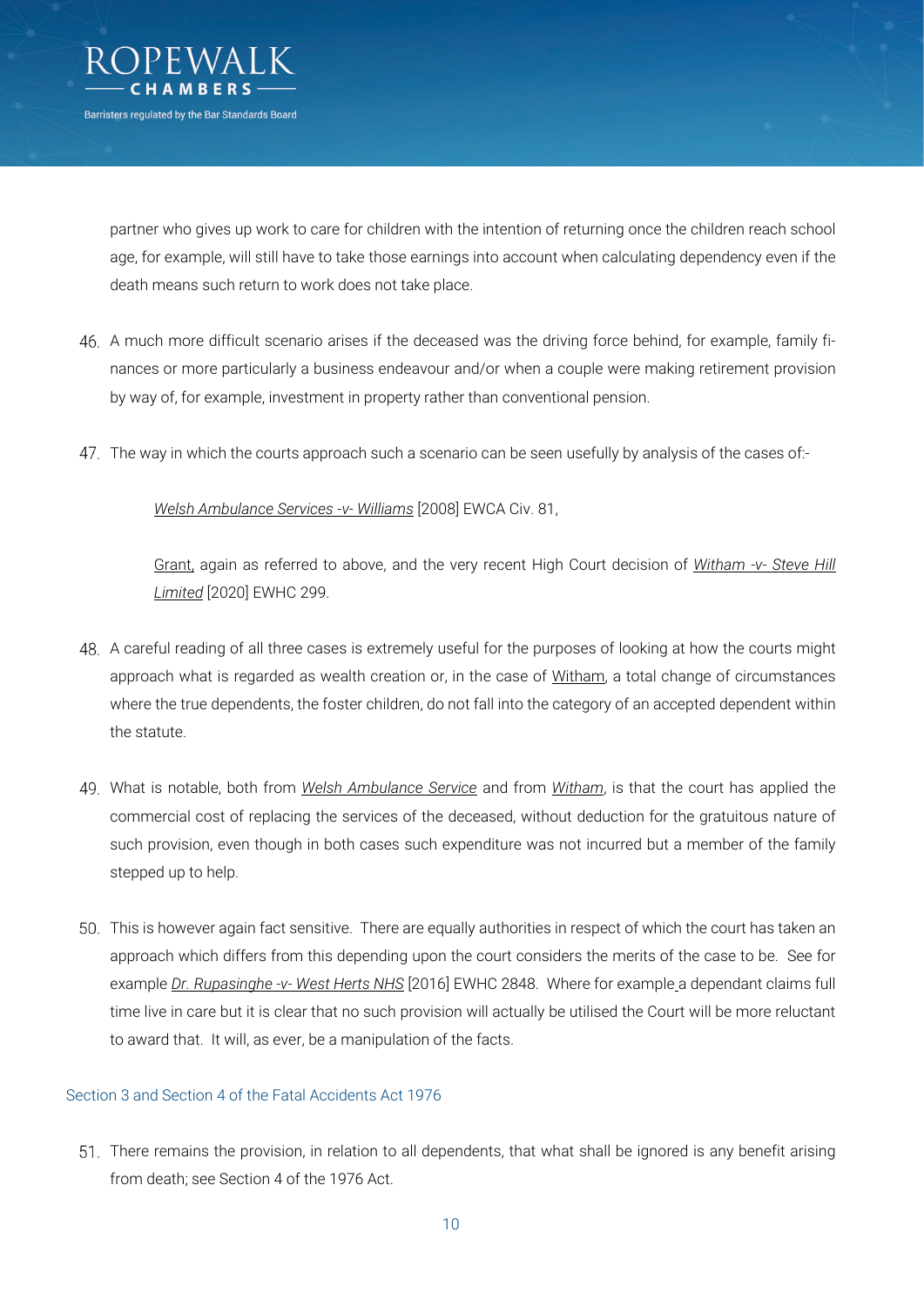

- 52. The effect of Section 4 is that for example any inheritance, any widow or widower's pension or similar, any acquisition of the whole of the family home through the passing of a joint tenancy or other inheritance of a house are not taken into account. Similarly, insurance policies, so long as there has been some contribution from the deceased to it, will not be taken into account.
- Whilst this might not be unreasonable for a partner left for example with dependent children, it can constitute something of a windfall for a young partner with no responsibility who (again subject to grief of course) is free to move on with their life in due course.
- The case of *Wood -v- Bentall Simplex Limited* [1992] PIQR P332 in which Lord Justice Staughton makes the point that, if the very asset from which the income on which the dependant relied was generated is inherited then there is in truth no loss, is still an argument to be considered. That view was expressly approved in *Welsh Ambulance Service -v- Williams* but, as is made clear in that latter case, there are multiple ways in which the Staughton LJ point can be manipulated.
- 55. In each particular case, it is fact sensitive and in need of full investigation. Sufficed to say that in the most complicated of cases, accountancy evidence will be invaluable.
- The most outdated provision is that of Section 3 (3) which provides that there shall not be taken into account in the assessment of damages the remarriage or prospects of remarriage of a widow. There is no similar provision for the widower and no amendment was made in relation to civil partners. It seems utterly absurd in this day and age that there should be such a division of sexes. It is also, as Lord Sumption observed in Cox, offending of the principles of compensation to ignore the fact that a young widow without children might have remarried by the time of assessment of damages and yet receive a sum which allows for dependency for life. We have come a long way since Judges had to sit in court and determine whether a particular widow was going to remarry and the law should change accordingly.

#### Loss of Dependency on Services

57. This head of damage traditionally was dealt with by way of the inability to provide DIY, gardening, household services, care for children and the like. It has become much more complex. There is a growth of cases related to disabled children, disabled adult children, disabled partners and in particular those with dementia. This will only become more common as the development of medical science means the population lives for longer with medical conditions and the lack of social care means that it is the family who take responsibility.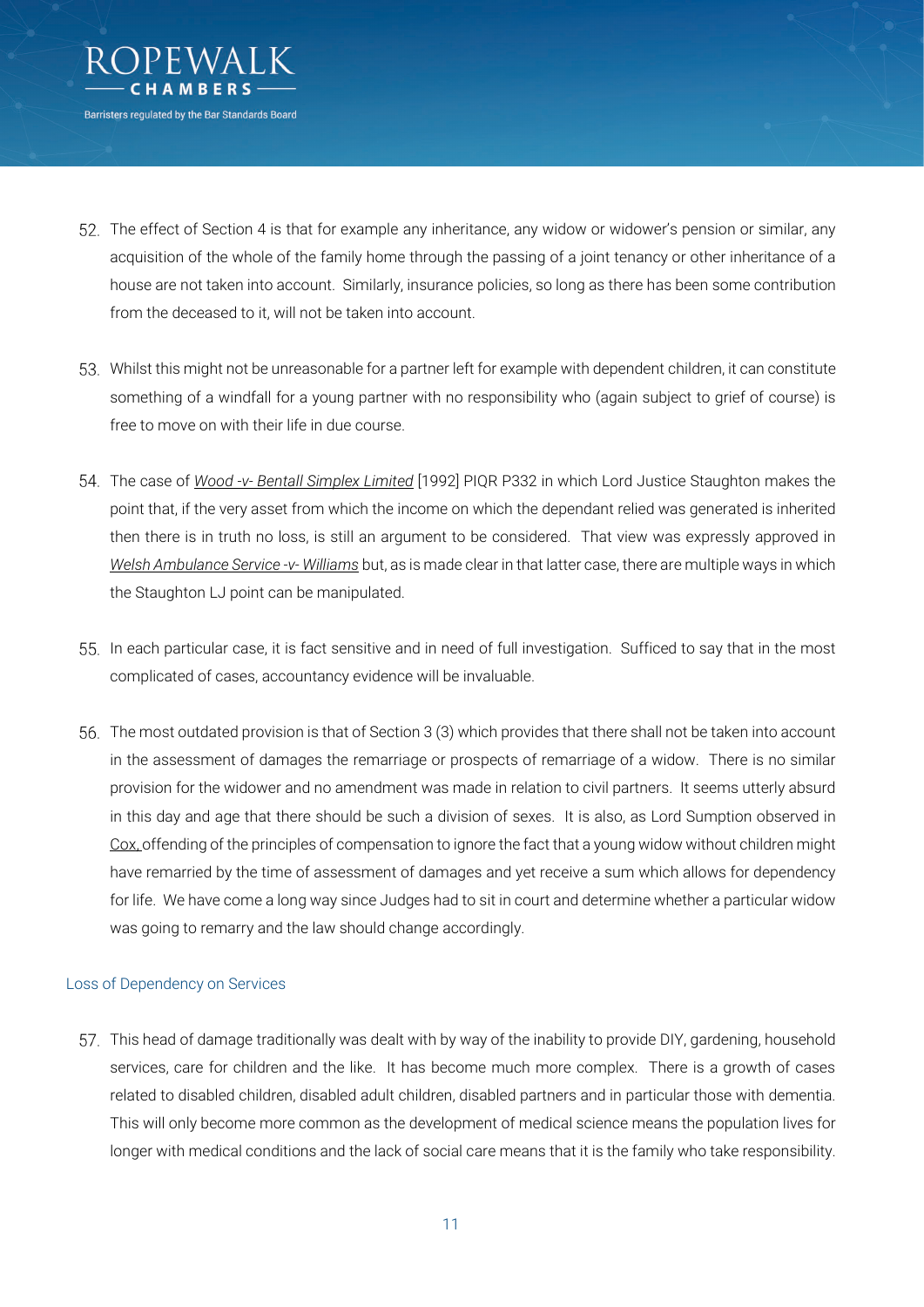

- Take, for example, a wife with a disease such as multiple sclerosis who can manage with the support of their spouse but with statutory carers coming in say three times a day for half an hour at a time. As long as the spouse is there to provide assistance and companionship as well as tasks whenever needed, the spouse with multiple sclerosis can manage. As soon as the healthy spouse dies however, statutory carers coming in three times a day gives rise to an unbearably limited life. In those circumstances, what is required, for example, is a move to residential care, or to commercially provided living carers. Even if the family take over the care, they are still effectively providing the 24 hour care that the deceased spouse had previously done. The Court will cost it in this way and the extent to which a deduction for the gratuitous nature of the care is made for a future claim depends very much on how the Court views the claim overall. Witham would suggest the commercial cost is appropriate. This is giving rise to very significantly larger claims than used to be anticipated and yet is a fact of modern life.
- Similarly, claims for a grandparent providing care for a grandchild so that the adult child can go out to work is a regular feature. If that grandparent dies as a result of a tort, then the child/grandchild has a legitimate claim for loss of dependency depending, as always, upon the factual scenario.

#### Life Expectancy

- In relation to every aspect of financial loss and loss of services, it is trite but still worth saying that dependency can only exist for as long as there is life expectancy. For a couple, dependency is based on the life expectancy of the one with least time to live. A widow for example cannot obtain dependency for a period in excess of her deceased's husband life expectancy nor can she expect dependency for longer than she is likely to live. Whilst in most cases statistically calculated life expectancy is enough, when looking as case specific difficulties such as disability, dementia or cancers for example life expectancy evidence analysing the particular case will be required, as will evidence of physical ability to carry out care for example.
- This is also important in relation to dependant adult children with disability. The extent to which a deceased parent could have coped into old age requires investigation.

#### Concluding Comments

It follows that there are to be considered, in any fatal claim, a huge number of variables. The case might be relatively straightforward. On the other hand, it might show every permutation of the type set out above. It is not to be feared but it is to be investigated thoroughly and the facts applied carefully. More than any other